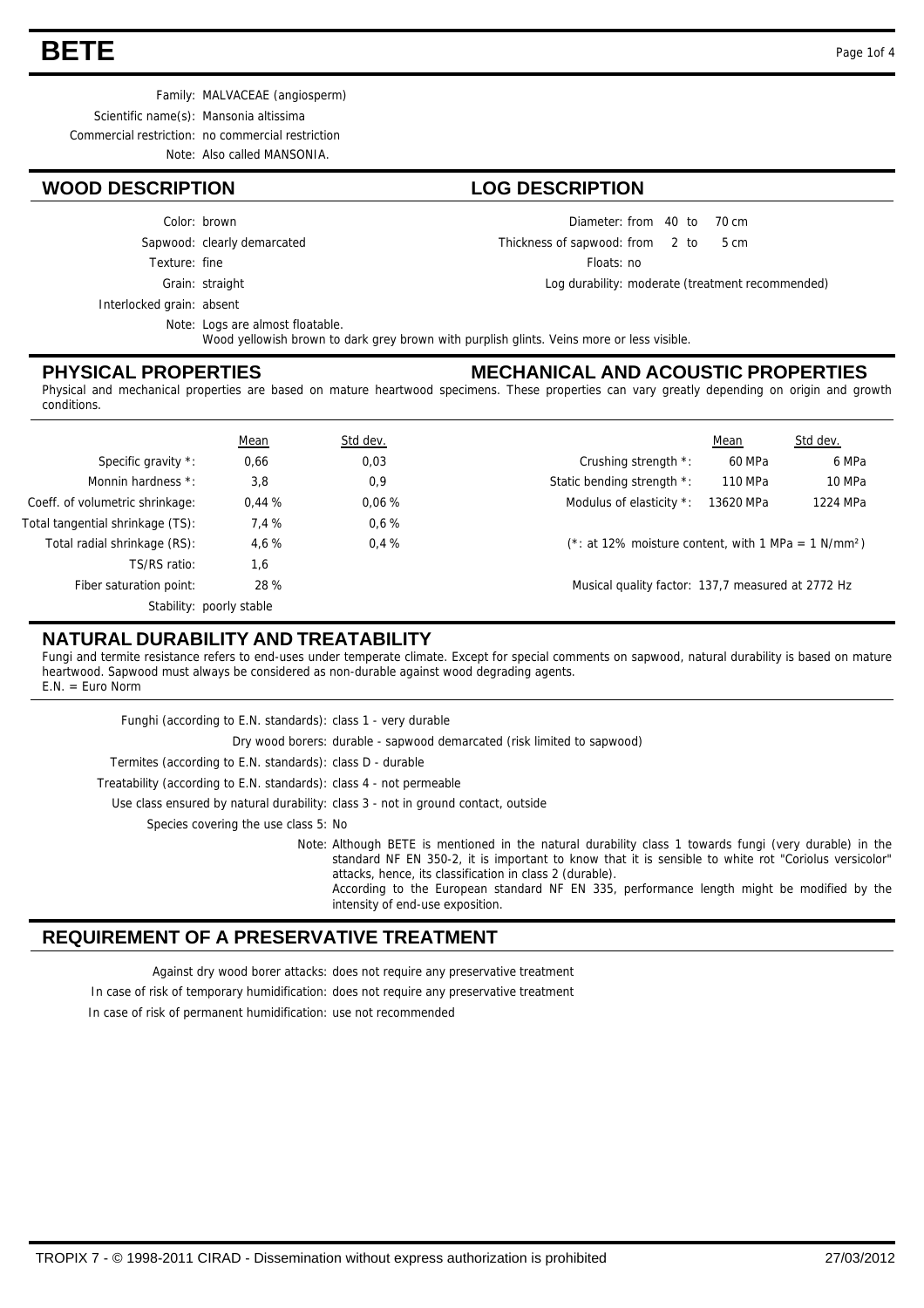# **BETE** Page 2/4

#### **DRYING**

| Drying rate: normal                             | Possible drying schedule: 2 |                  |          |                  |
|-------------------------------------------------|-----------------------------|------------------|----------|------------------|
| Risk of distortion: no risk or very slight risk |                             | Temperature (°C) |          |                  |
| Risk of casehardening: no                       | M.C. (%)                    | dry-bulb         | wet-bulb | Air humidity (%) |
| Risk of checking: high risk                     | Green                       | 50               | 47       | 84               |
| Risk of collapse: no                            | 40                          | 50               | 45       | 75               |
|                                                 | 30                          | 55               | 47       | 67               |
|                                                 | 20                          | 70               | 55       | 47               |
|                                                 | 15                          | 75               | 58       | 44               |

This schedule is given for information only and is applicable to thickness lower or equal to 38 mm. It must be used in compliance with the code of practice.

For thickness from 38 to 75 mm, the air relative humidity should be increased by 5 % at each step.

For thickness over 75 mm, a 10 % increase should be considered.

#### **SAWING AND MACHINING**

Blunting effect: normal

Sawteeth recommended: ordinary or alloy steel

Cutting tools: ordinary

Peeling: good

Slicing: nood

Note: Sawdust may cause dermatitis or mucosa irritation.

#### **ASSEMBLING**

Nailing / screwing: good

Gluing: correct

### **COMMERCIAL GRADING**

Appearance grading for sawn timbers: According to SATA grading rules (1996) For the "General Purpose Market": Possible grading for square edged timbers: choix I, choix II, choix III, choix IV Possible grading for short length lumbers: choix I, choix II Possible grading for short length rafters: choix I, choix II, choix III For the "Special Market": Possible grading for strips and small boards (ou battens): choix I, choix II, choix III Possible grading for rafters: choix I, choix II, choix III

### **FIRE SAFETY**

Conventional French grading: Thickness  $> 14$  mm : M.3 (moderately inflammable) Thickness < 14 mm : M.4 (easily inflammable)

Euroclasses grading: D s2 d0

Default grading for solid wood, according to requirements of European standard EN 14081-1 annex C (April 2009). It concerns structural graded timber in vertical uses with mean density upper 0.35 and thickness upper 22 mm.

#### **END-USES**

Cabinetwork (high class furniture) Sliced veneer Veneer for back or face of plywood **Interior interior interior ioinery Interior panelling Community Community Community Community Community Community Community Community Community Community Community Community Community Community Community Community Community Community Community Community Co** Flooring Turned goods Exterior joinery **Exterior** joinery **Rolling shutters** Shingles Shingles Shingles Shingles Shingles Shingles Shingles Shingles Shingles Shingles Shingles Shingles Shingles Shingles Shingles Shingles Shingles Shingles Shingles Shingles Shingles Shingles Shingles Shingles Shingl Light carpentry **Glued laminated** Resistant to one or several acids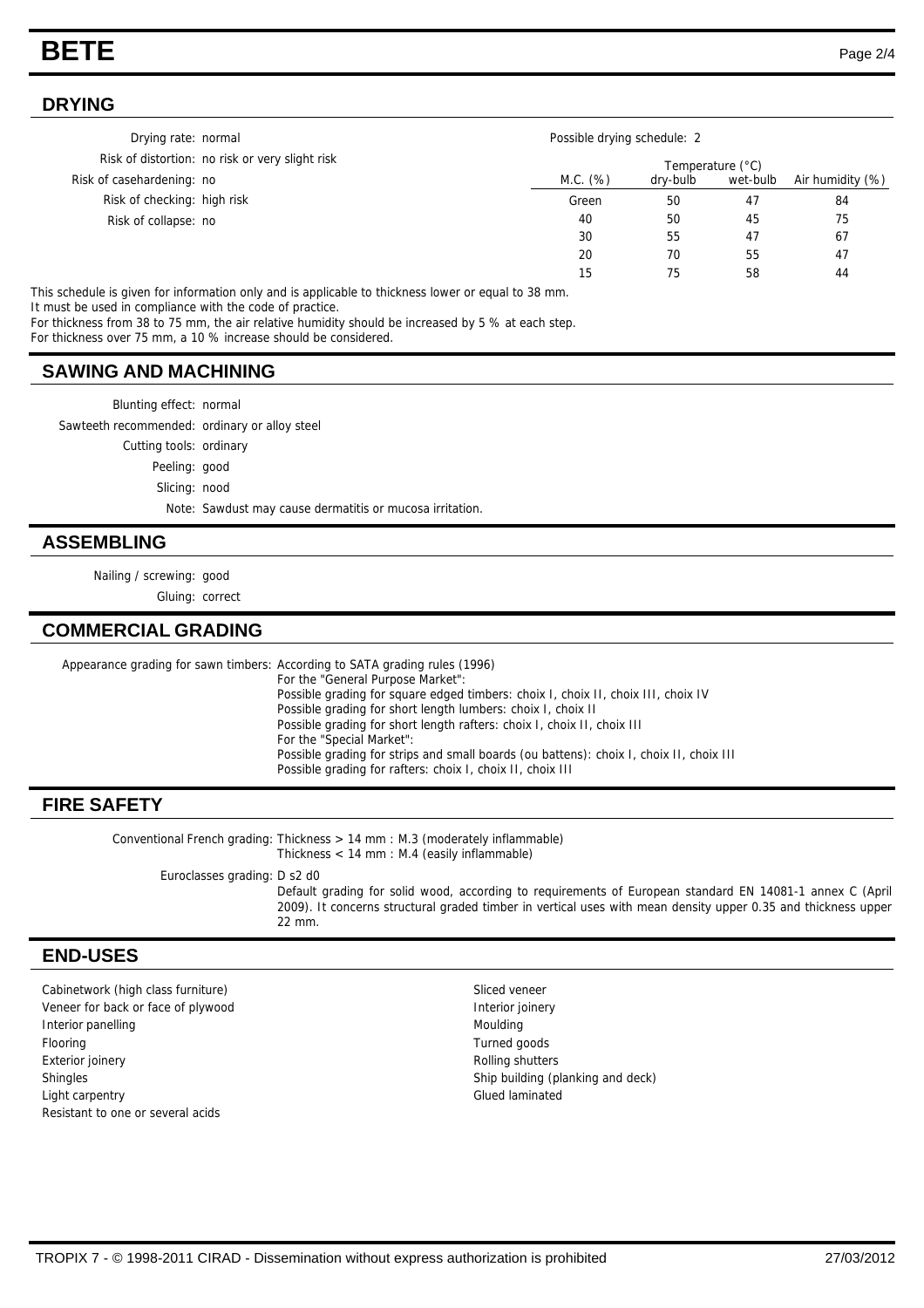# **MAIN LOCAL NAMES**

| Country                  | Local name      | Country | Local name      |
|--------------------------|-----------------|---------|-----------------|
| Cameroon                 | KOUL            | Congo   | <b>GUISSEPA</b> |
| Ivory Coast              | <b>BETE</b>     | Ghana   | APRONO          |
| Ghana                    | <b>MANSONIA</b> | Nigeria | OFUN            |
| Central African Republic | <b>KOUL</b>     | France  | <b>BETE</b>     |
| United Kingdom           | <b>MANSONIA</b> |         |                 |